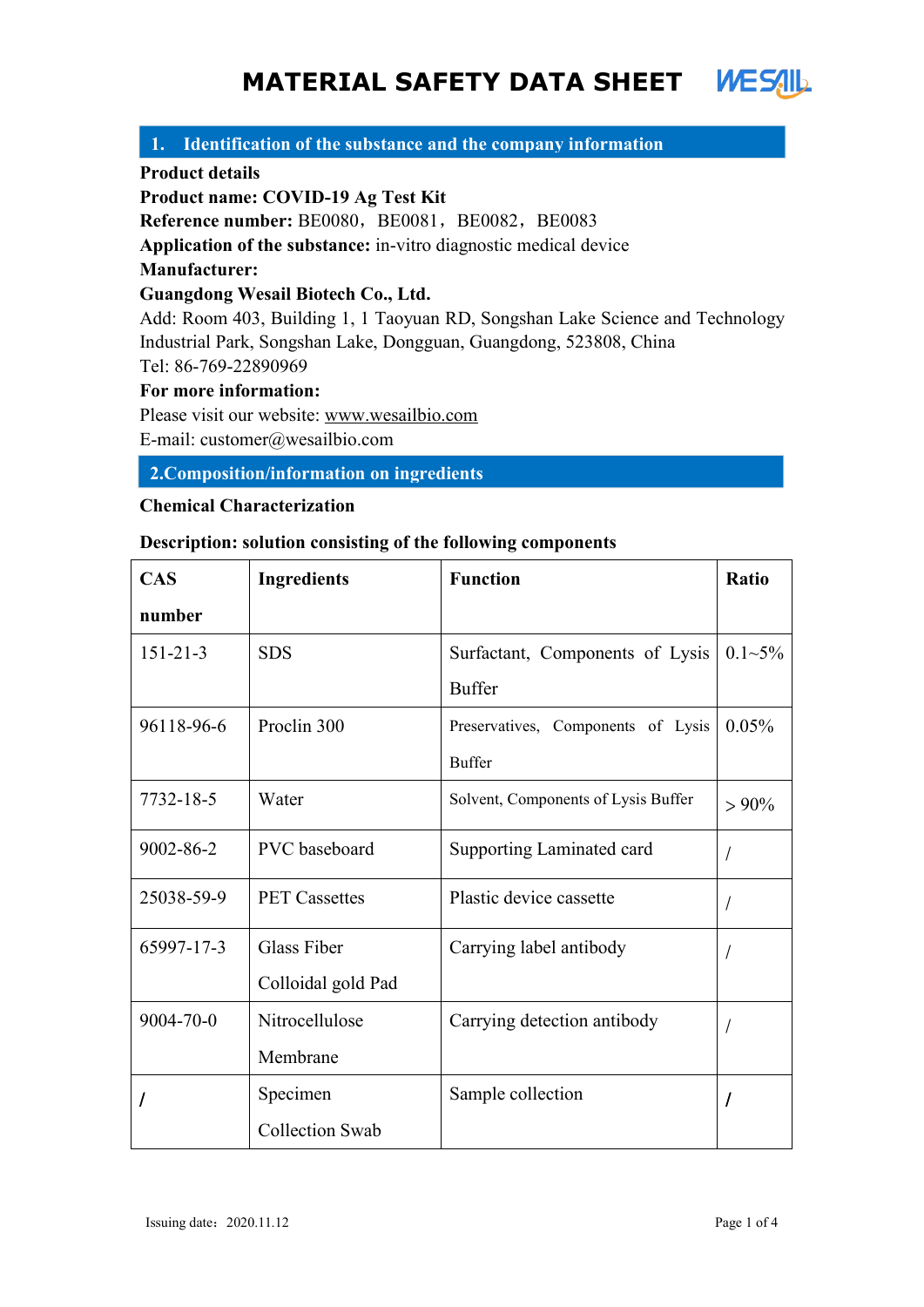## $\blacksquare$ **3. Hazard of identification**

#### **Information concerning particular hazards for human and environment:**

The product does not have to be labeled due to the calculation procedure of the "General Classification Guideline for Preparations of the EU" in the latest valid version.

## **Classification system:**

The classification is according to the latest editions of the EU-lists, and extended by company and literature data.

**4. First aid measures**

**After inhalation:** Supply fresh air; consult doctor in case of complaints.

**After skin contact:** Wash off with plenty of water.

**After eye contact:** Rinse opened eye for several minutes under running water. If

symptoms persist, consult a doctor.

**After swallowing:** Drink plenty of warm water, induce vomiting and call a physician.

**5. Fire-fighting measures**

**Suitable extinguishing agents:**

CO2, extinguishing powder, water spray or foam.

**Protective equipment:** No special measures required.

**6. Accidental release measures**

**Person-related safety precautions:** Not required.

#### **Measures for environmental protection:**

Dilute with plenty of water. Do not allow to enter sewers/ surface or ground water.

#### **Measures for cleaning/collecting:**

Absorb with liquid-binding materials (sand, diatomite, sawdust, universal binders)

**7. Handling and storage**

#### **Handling**

**Information for safe handling:** No special measures required.

**Information about fire and explosion protection:** No special measures required.

**Storage**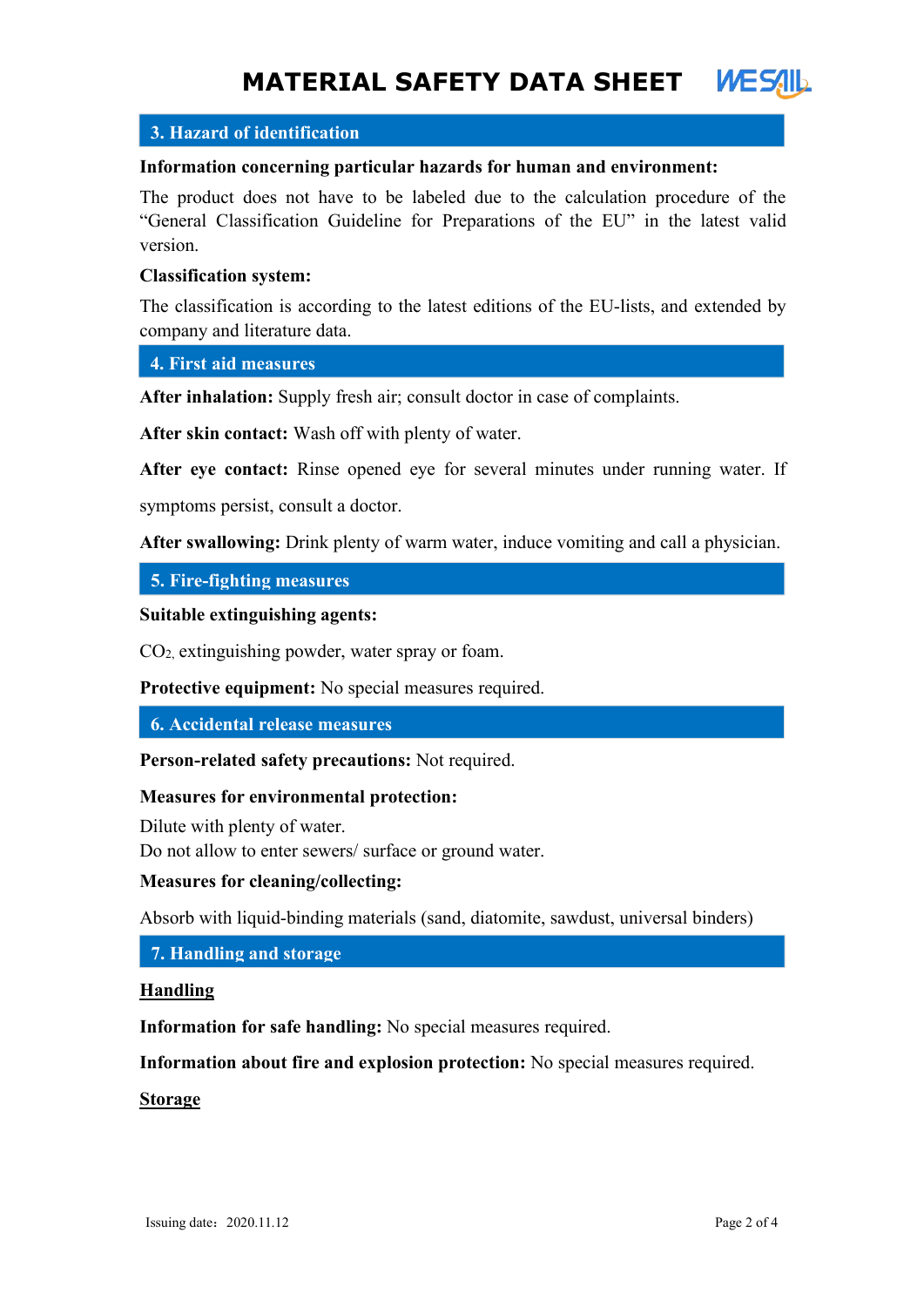# **MATERIAL SAFETY DATA SHEET**

**Requirement to be met by storerooms and receptacles:** Store at room temperature.

**Information about storage in one common storage facility:** Store away from oxidizing agents.

**Further information about storage conditions:** None.

**8. Exposure controls / personal protection**

#### **Ingredients with limit values that require monitoring at the workplace:**

The product does not contain any relevant quantities of materials with critical values that have to be monitored at the workplace.

**Personal protective equipment**

## **General protective and hygienic measure:**

The usual precautionary measures are to be adhered to when handling chemicals.

**Respiratory of protection:** Not required.

#### **Protection of hands:**

The glove materials have to be impermeable and resistant to the product/the substance /the preparation.

**Eye protection:** Goggles recommended during refilling.

| 9. Physical and chemical properties |                                     |
|-------------------------------------|-------------------------------------|
| <b>Form:</b> Solution.              | colour: Colourless.                 |
| <b>Odour:</b> Nearly odourless.     | melting point: Undetermined.        |
| <b>Boiling point:</b> Undetermined. | <b>flash point:</b> Not applicable. |
|                                     |                                     |

**Density:** Undetermined.

#### **10. Stability and reactivity**

**Conditions to be avoided:** No decomposition if used according to specifications.

**Dangerous reaction:** No dangerous reactions known.

**Dangerous decomposition products:** No dangers decomposition products known.

**11. Toxicological information**

**Additional toxicological information:** Prolonged skin contact may cause skin irritation and/ or dermatitis.

**12. Ecological information**

Do not allow undiluted product or large quantities of it to reach ground water, water course or sewage system.

**13. Disposal considerations**